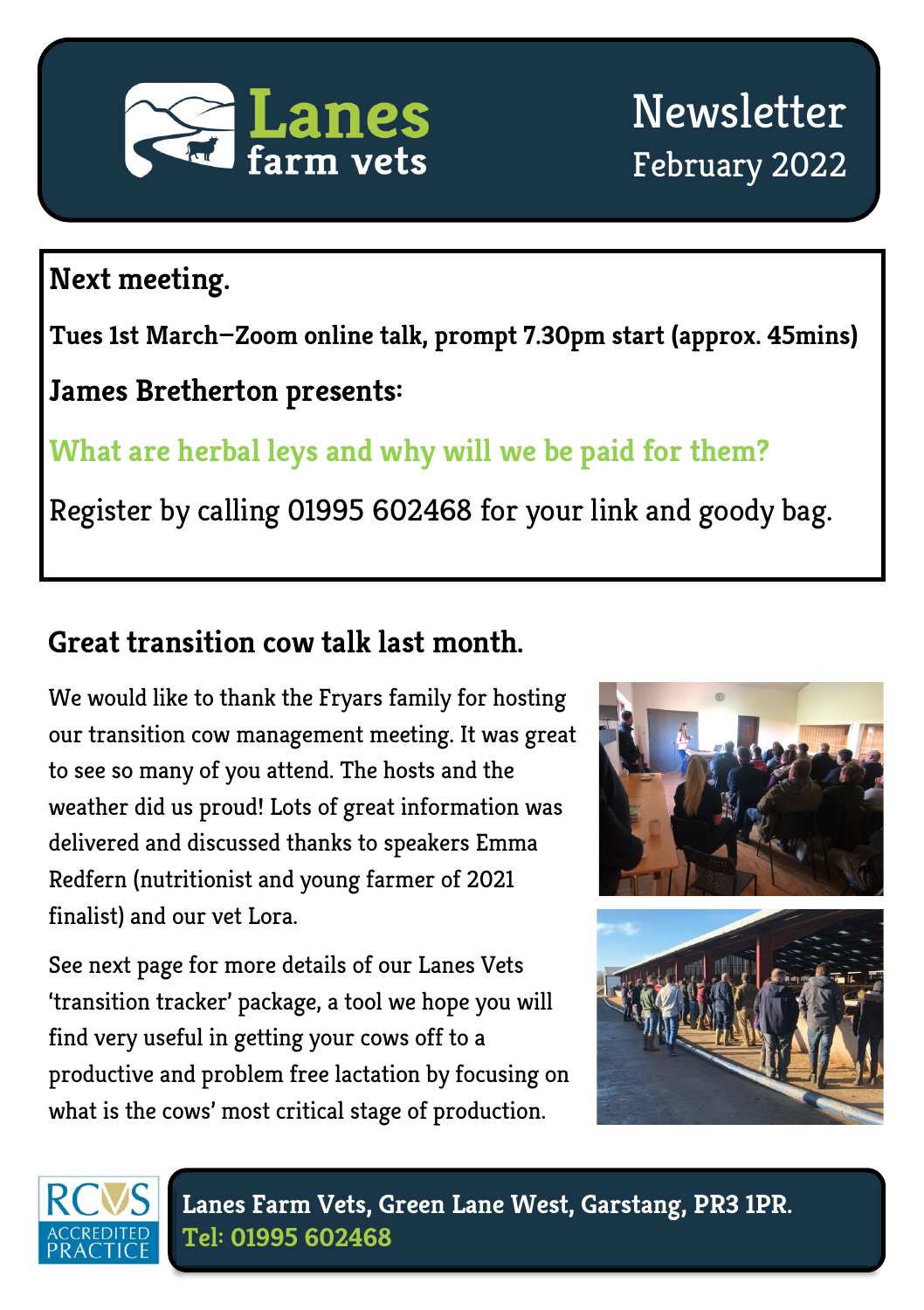Introducing a new package...

# Lanes Transition Tracker

In the UK, 75% of clinically sick dairy cows are related to poor management during the transition period. Examples may include LDA (displaced abomasum), slow fever (ketosis), milk fever, metritis, mastitis and others. However, the majority of transition problems are subclinical and cannot be detected easily having a huge impact on milk production, fertility and finances!

Usually, the time taken between the problem occurring in the dry period and the problem being detected is 6-12 weeks for clinical disease such as high incidence of LDA or metritis – but can be vastly longer for subclinical issues such as fertility. For this reason we have developed 'Transition Tracker' to help you monitor and manage your transition period in a proactive way.

Transition tracker uses blood samples to assess energy, protein and mineral levels of transition cows to give an immediate assessment of dietary performance and predict the outcome of the current management system. Body condition scores and rumen fill are also monitored to assess intakes and indicate overall herd management. The 'Transition Tracker' scheme is based on an annual membership with the cost split evenly throughout the year at £60 per month and includes....



- $\Rightarrow$  **8 weekly BCS and rumen fill check by vet or vet tech**
- **Twice yearly full transition blood profile (adaptive)— Including: BHB, NEFA, Urea, Albumin and Magnesium on 5 dry cows and 5 early lactation cows**

**Vet report**

- **2.5% discount on vet services**
- **Optional extra: Copper & Selenium blood samples +£145 one off annual fee or £10 per month (discounted)**

**If you want to know more about the 'Transition Tracker' package please speak to one of our vets.**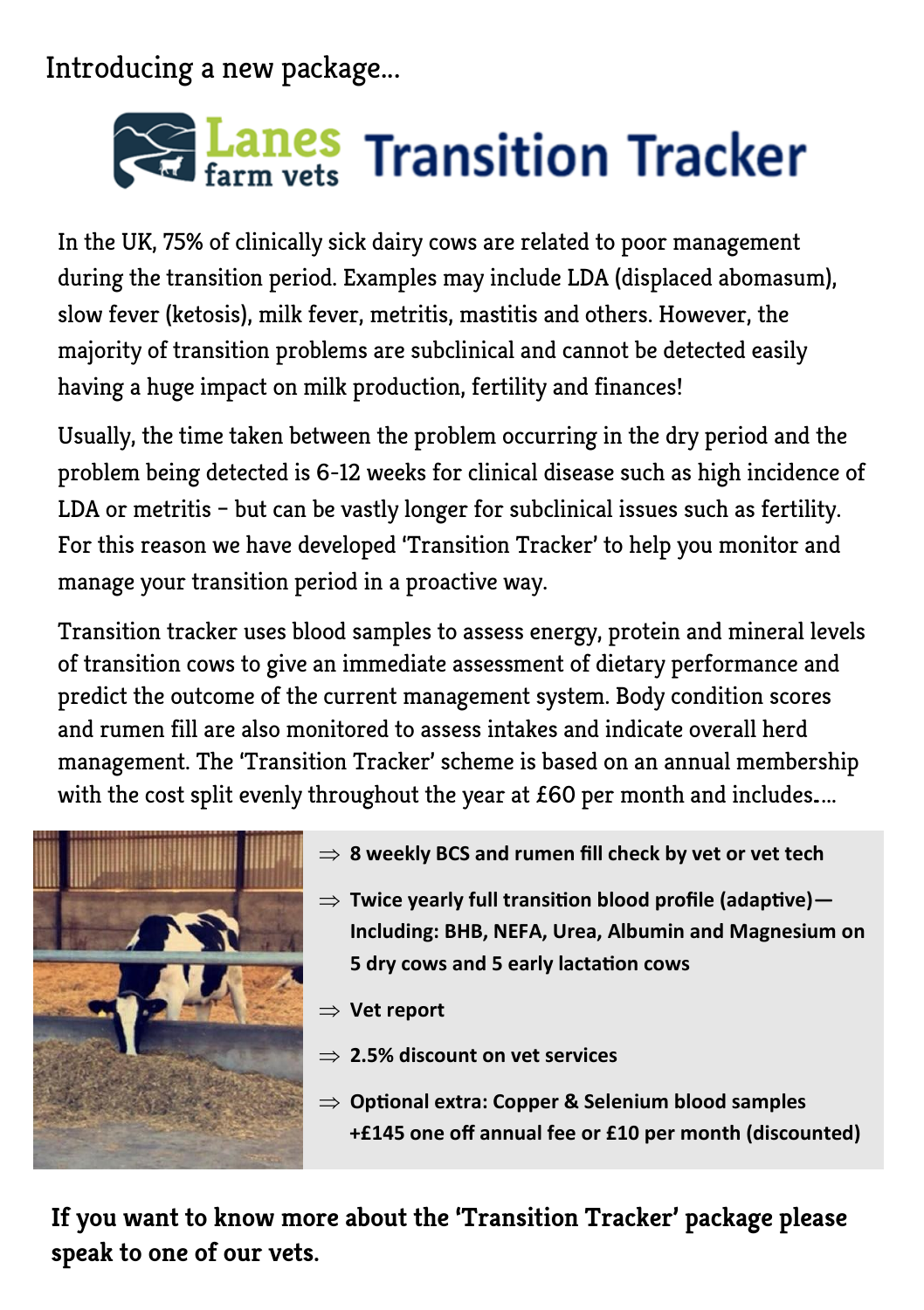### **Trace element forage check—free testing!**

We have a limited number of free trace element tests for forage or grass. This is a valuable service from Bimeda (suppliers of Cosecure & Coseicure trace element boluses). Please contact the office or Janet for more information.

## **Scab / Lice**

We are seeing a lot of itchy sheep at the moment. Scab is certainly on the rise but some of the cases have been lice. In the early stages it is impossible to differentiate between the two clinically. Wool loss and rubbing or nibbling are the common presenting symptoms. Early diagnosis is essential to ensure the correct treatment is given—call us to arrange a skin scrape and wool examination under the microscope.







Psoroptes ovis causes scab Bovicola ovis, main sheep louse

#### **Udder health survey for a donation to Farming Community Network**

#### **Link: https://www.surveymonkey.com/r/99Y9PQB**

The survey is anonymous but they do require what vet practice you use, so we can receive an overall response report and a report showing the response of just our clients. It will help us to improve our service regarding mastitis control.

For every survey that is completed, Zoetis will be making a donation to the Farming Community Network; a national charity and voluntary organisation supporting farmers and members of the farming community in times of difficulty. Whether the issue is personal or business-related, FCN can support you via their confidential e-helpline help@fcn.org.uk, or national telephone helpline (03000111999) which is open every day of the year 7am to 11pm. Find out more at fcn.org.uk